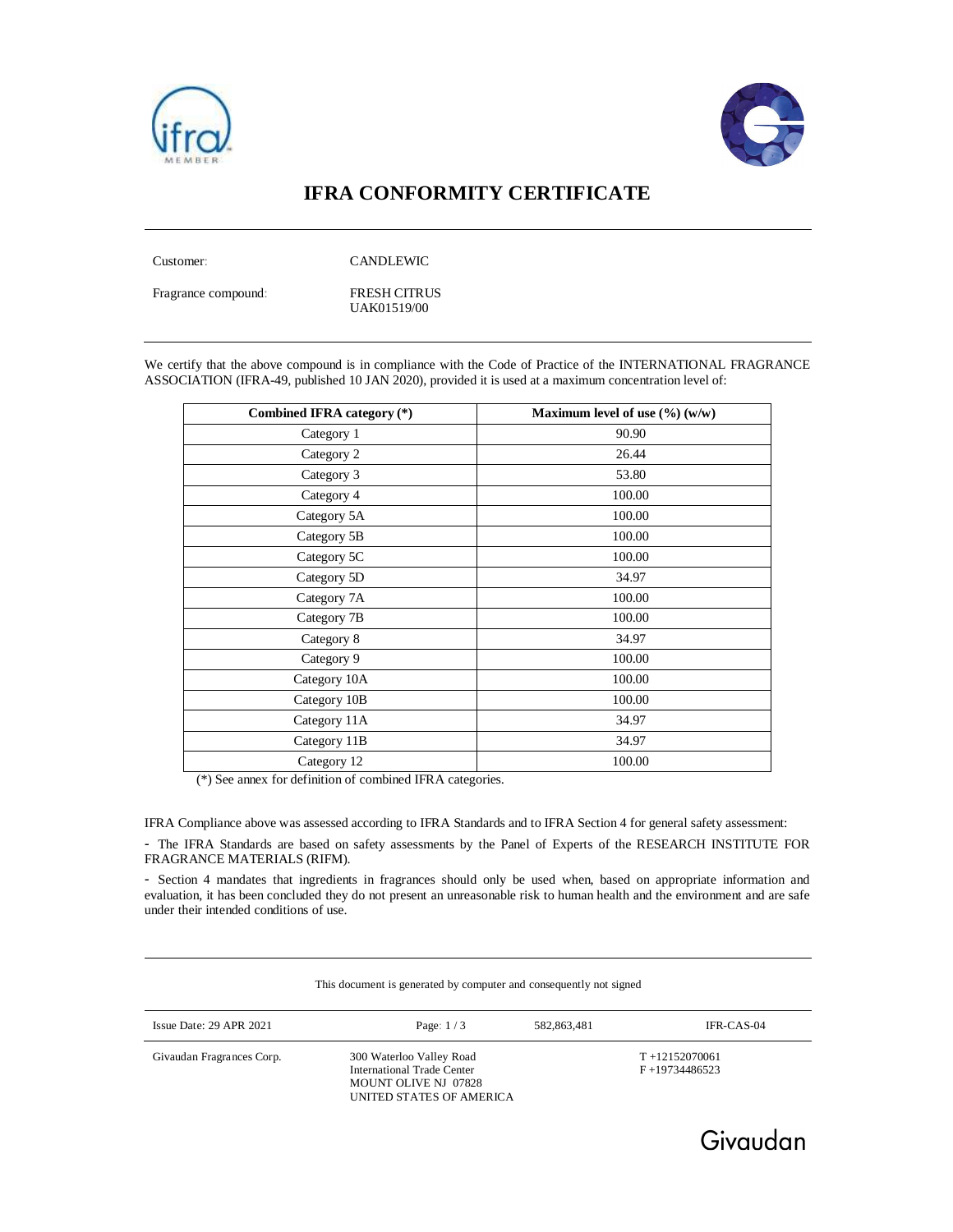



Givaudan

The creative perfumery procedures in Givaudan Fragrances ensure that Fragrance compounds are composed only of ingredients approved by the safety clearance procedure, and satisfy, according to the current state of knowledge, the safety requirements for the intended application under normal and reasonably foreseeable conditions of use.

For other kinds of application or use at higher concentration levels, a new safety evaluation may be needed; please contact Givaudan.

It is the ultimate responsibility of our customer to ensure the safety of the final product by further testing if need be.

## **Regulatory Affairs & Product Safety, Fragrance & Beauty**

This certificate is generated by calculation based on data for ingredients.

The data in this document has been prepared by Givaudan in accordance with Givaudan's internal protocols and procedures in order to evaluate characteristics and/or performance. Givaudan has in place a program of review and analysis for all relevant fragrance and oral care flavor ingredients. Detection limit for calculation is ten ppm. The information contained herein is, to the best of Givaudan's knowledge, true and accurate at the time it is given. It is provided to Customer for its information and internal use only. Givaudan is not liable for any damages that may result from the misuse of the data. It is Customer's responsibility to perform its own evaluations on the material evaluated herein, including with respect to end-use applications. Any Customer product, marketing or other claims are Customer's sole responsibility.

| This document is generated by computer and consequently not signed |                                                                                                                   |             |                                        |  |  |
|--------------------------------------------------------------------|-------------------------------------------------------------------------------------------------------------------|-------------|----------------------------------------|--|--|
| Issue Date: $29$ APR $2021$                                        | Page: $2/3$                                                                                                       | 582,863,481 | IFR-CAS-04                             |  |  |
| Givaudan Fragrances Corp.                                          | 300 Waterloo Valley Road<br>International Trade Center<br><b>MOUNT OLIVE NJ 07828</b><br>UNITED STATES OF AMERICA |             | $T + 12152070061$<br>$F + 19734486523$ |  |  |